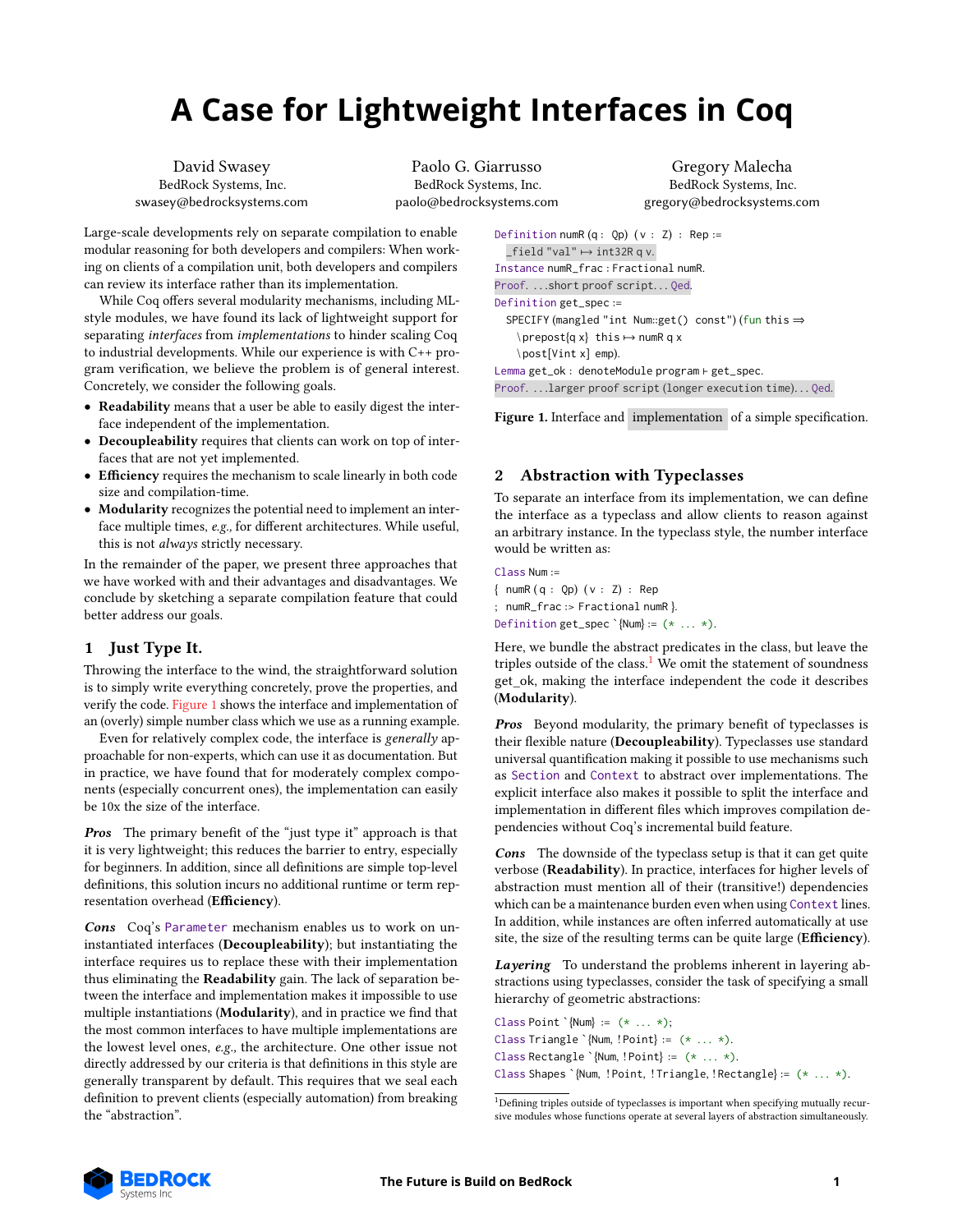Here, the point interface depend on numbers (*i.e.*, some *properties* of the abstract predicate for points mention the abstract predicate for numbers); triangles and rectangles depend on points; and shapes depend on triangles and rectangles. A developer working with shapes might work in a Section with the following context.

Context `{Num, ! Point, ! Triangle, ! Rectangle, ! Shapes}.

Here, we carefully use Coq's implicit generalization feature to ensure that—despite our heavy use of universal quantification—there is precisely one instance of, say, the Point typeclass in context. Our context reads

Hnum : Num Hpoint : @Point Hnum Htriangle : @Triangle Hnum Hpoint Hrectangle : @Rectangle Hnum Hpoint Hshapes : @Shapes Hnum Hpoint Htriangle Hrectangle

rather than, in relevant part,

Htriangle : @Triangle Hnum Hpoint1 Hrectangle : @Rectangle Hnum Hpoint2

This property ensures that we can relate points obtained from triangles and points obtained from rectangles.

Canonical Structures While canonical structures can be a more efficient alternative to typeclasses thanks to bundling [\[3\]](#page-2-0), we are unsure they can be used as a lightweight, beginner-friendly module system; we leave a closer investigation for future work.

# <span id="page-1-0"></span>3 Modules and Functors

We have also experimented with using Coq's module system to build our abstractions. We define interfaces in module types and build implementations in modules, connecting the two with opaque ascription, i.e., NumImpl : NUM. The code is quite similar to the typeclass setup.

```
Module Type NUM.
 Parameter R: Qp \rightarrow Z \rightarrow Rep.
 Declare Instance R_frac : Fractional R.
 Definition get_spec := SPECIFY (* . . . . *).
  Axiom get_ok : denoteModule program ⊢ get_spec.
End NUM.
Module Type POINT (N : NUM). (* ... * ) End POINT.
Module Type TRIANGLE (N : NUM) (P : POINT N). (* ... *) End
     TRIANGLE.
Module Type RECTANGLE (N : NUM) (P : POINT N). (* ... *) End
     RECTANGLE.
Module Type SHAPES (N : NUM) (P : POINT N) (T : TRIANGLE N P)
```
( R : RECTANGLE N P). (\* . . . \*) End SHAPES.

Conceptually, this module-based setup has many of the same pros and cons as the typeclass setup. We are able to separate interfaces and implementations (Readability) and have multiple implementations (Modularity). Since modules are second-class, we gain a clear distinction between module abstraction (used only for linking) and first-class abstractions (used for everything else): this is conceptually clearer, and it improves Efficiency by moving linking overhead away from terms, at the cost of heavier syntax and the loss of typeclass inference.

**Bundled Modules** Using modules in "bundled" style [\(section 2\)](#page-0-2) might address the verbosity of the repeated functor arguments, but diamonds might require sharing constraints for proof-relevant definitions, which are much more common in Coq than in ML. We also worry about the conceptual complexity of sharing constraints.

### 4 Separate Compilation

Stepping back, we started with a simple solution but needed to introduce more verbose abstractions in order to separate the interface from the implementation. An alternative is to provide a lightweight mechanism to describe the interface of a .v file separately. In most cases, we do not use the interface to abstract over multiple implementations, but rather to hide the implementation (which may not exist yet). Such a mechanism would effectively marry the simplicity of the solution from [section 1](#page-0-3) with the encapsulation from [section 3.](#page-1-0) In the literature, this feature is known as separate compilation [\[1,](#page-2-1) [5\]](#page-2-2).

SC for Coq Concretely, we propose to extend Coq with compilation unit interfaces (interfaces) in .vi files, analogous to OCaml .mli files, that relate to compilation unit implementations (implementations) in .v files, analogous to .ml files.

Coq's existing incremental compilation system (i.e., compilation with -vos) infers interfaces from implementations with a fixed policy: hide opaque bodies of compilation-unit components, exactly like for interactive modules [\[2\]](#page-2-3). Our proposal relaxes this policy to enable the programmer to hide further implementation details from clients (by writing an interface).

Enhancing Coq's incremental compilation to support separation compilation would mean the following:

- compile an interface without an associated unit to a compiled interface (.vos file);
- read a compiled interface off of a unit without an associated interface (as usual); and
- for a unit with an associated interface, (i) use the compiled interface from the .vi file but (ii) ensure that the unit can be coerced to that interface<sup>[2](#page-1-1)</sup>

Pros The strict (file-level) separation between interface (.vi) and implementation (.v) addresses Readability. Further, a .vi file would enable developers to write code against the interface without requiring an implementation, and even slot an implementation in without forcing a recompilation of dependencies (Decoupleability). For Efficiency, we conjecture that this approach would have similar performance characteristics to those of [section 1](#page-0-3) plus the added "link-time" cost of delayed universe checks, which would be paid once.

Cons Experience with ML suggests a Readability down-side: One might need to duplicate code (e.g., Coq definitions) in an implementation and its interface, or refactor both to avoid such duplication. Alternatively, Coq could provide a command to use a definition from an interface being implemented.<sup>[3](#page-1-2)</sup> Modularity is beyond the scope of the core proposal: We rely on the fact that a compilation unit has at most one implementation (i.e., unit names are definite references [\[4\]](#page-2-4)). That said, the proposed extension would not limit the use of existing Coq features, so multiple instantiations could fall back on existing solutions (such as type classes).



<span id="page-1-1"></span> ${}^{2}{\rm A}$  full compilation (i.e., without -vos) would seemingly have to implement the coercion.

<span id="page-1-2"></span><sup>&</sup>lt;sup>3</sup> Such a feature might be useful independently of this proposal.